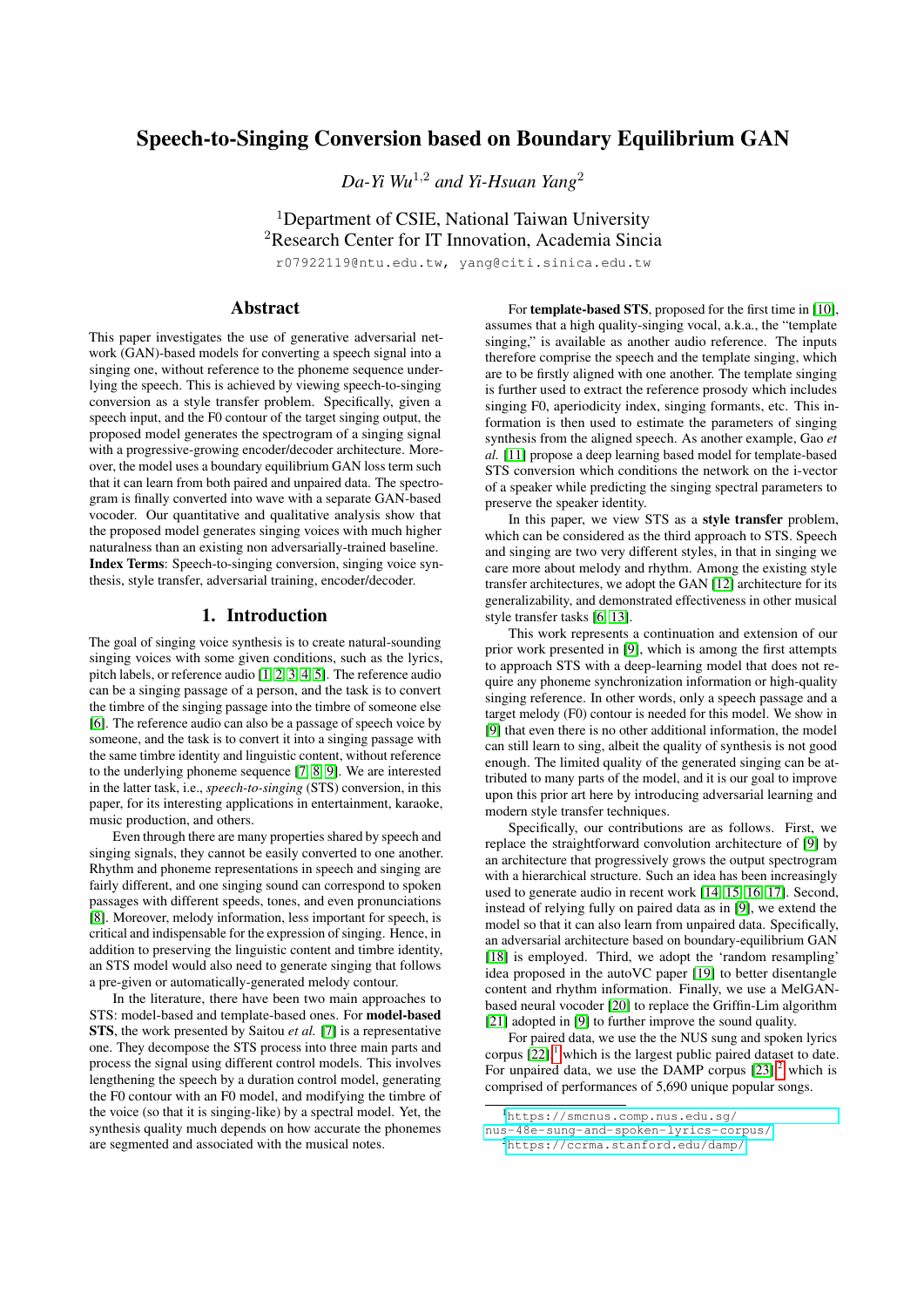<span id="page-1-2"></span>

Figure 1: *Diagram of the proposed model architecture, which is extended from the model we previously presented in [\[9\]](#page-4-8). The input audio is represented by a log mel-spectrogram, and the target melody contour is represented by the one-hot format. The model learns to perform STS conversion by joint supervised and unsupervised learning. We highlight the components that are different from the prior art [\[9\]](#page-4-8) in orange. 'RR' stands for random resampling [\[19\]](#page-4-18), while 'TS' stands for time stretching.*

We report both quantitative and qualitative evaluation to compare the proposed model with the prior art [\[9\]](#page-4-8) as well as ablated versions of our model. Open source implementation of the proposed model, as well as audio examples of the generated conversions can be found online.<sup>[3](#page-1-0),[4](#page-1-1)</sup>

### 2. Methods

We perform spectra-to-spectra conversion in an encoder-decoder framework as depicted in Fig. [1.](#page-1-2) The input speech is transformed into a log mel-spectrogram, and the F0 contour is extracted by a vocal melody extractor from a different source such as humming or reference singing. We time-stretch the mel-spectrogram of speech to the same length as its target F0 contour, and apply two encoders to encode speech and pitch information separately. Then, the decoder takes the concatenation of these two encodings and generates the singing output, with skip-connections from the encoder. Finally, we use MelGAN vocoder to reconstruct the waveform from the log mel-spectrogram. Additionally, we add BEGAN discriminator trained on both model output and ground truth to improve the model generalizability. The whole model is trained on both paired and unpaired data. We explain below each of the components in more detail.

#### 2.1. Input processing

Given an input time-domain speech signal and a target F0 contour, the pre-processing consists of the following steps.

Log-magnitude representation: We compute the magnitude of mel-spectrogram for the speech signal and apply elementwise logarithm transformation, yielding a matrix  $\mathbf{X} \in \mathbb{R}^{F \times T}$ , with  $F$  frequency bins and  $T$  time frames.

Random resampling (RR): A speech passage can be "sung" with various speed and rhythmic characteristics. Following autoVC [\[19\]](#page-4-18), we random resample the input speech to change the rhythm of the input speech, so as to better disentangle content and rhythm. This is done by firstly dividing the mel-spectrogram of speech into segments of random lengths, and then randomly

<span id="page-1-3"></span>

Figure 2: *Details of the employed encoder and decoder. The encoder consists of convolution banks, and the decoder upsamples the time-frequency representation by interpolation and concatenation. 'IN' and 'GN' represent instance normalization and group normalization, respectively. Details of time and frequency upsample blocks are pictured on the top-left side.*

stretching or squeezing each segment along the time axis. In our implementation, we divide the speech into segments of random length of 16–32 frames, and temporally stretch each segment by a factor of 0.5–2.

Singing melody contour is extracted from a singing audio using CREPE [\[24\]](#page-4-23), a state-of-the-art, open source monophonic pitch tracker. Moreover, we convert the continuous-valued extracted F0 to one of the 128 MIDI notes by referencing to the Hz-to-MIDI function in the librosa package [\[25\]](#page-4-24), and convert it into the one-hot format. As a result, the melody contour  $C$  is represented as a sequence of one-hot vector indicating the target MIDI note per frame, namely  $C \in N^{128 \times T'}$ . Following [\[9\]](#page-4-8), in the case of training with paired data, we extract the melody contour from the singing counterpart of the input speech.

Time stretching (TS). The speech mel-spectrogram and the target F0 contour (which is extracted from a singing signal) are usually much different in length. Therefore, it would be better if our model does not assume that the input and output are of the same length. However, existing models addressing the variablelength task, such as the sequence-to-sequence model Tacotron [\[26\]](#page-4-25), often deal with only one of the following two cases: 1) both the input and output are discrete, or 2) the input is discrete while the output is continuous. Spectra-to-spectra learning tasks like STS have to deal with the case where both the input and output are continuous, something that has not been widely studied yet. Therefore, we use a simpler fixed-length setting (and left the variable-length version as a future work). Accordingly, the input mel-spectorgram is linearly interpolated to  $\mathbf{X} \in \mathbb{R}^{F \times T'}$ , i.e., to be of the same length as the F0 contour.

### 2.2. Encoder and Decoder

As shown in Fig. [2,](#page-1-3) the content encoder uses 3 stacks of layers to obtain the latent code, downsampling both time and frequency by a factor of 8. Each stack is composed of a instance normalization layer [\[27\]](#page-4-26) (as a "style remover"), a 1D-convolution layer (with  $3 \times 1$  convolution kernels with stride 2; no pooling), and a LeakyReLu activation layer. On the other hand, the pitch encoder (not shown in Fig. [2\)](#page-1-3) applies embedding layer to project the one-hot vectors  $C$  to an embedding space first, and then passes it through similar 1D-convolution based layers.

As for the decoder, we use a progressive-growing architecture, which has been recently shown to be an effective "spectro-

<span id="page-1-1"></span><span id="page-1-0"></span><sup>3</sup><https://github.com/ericwudayi/speech2singing> <sup>4</sup>[https://ericwudayi.github.io/](https://ericwudayi.github.io/Speech2Singing-DEMO) [Speech2Singing-DEMO](https://ericwudayi.github.io/Speech2Singing-DEMO)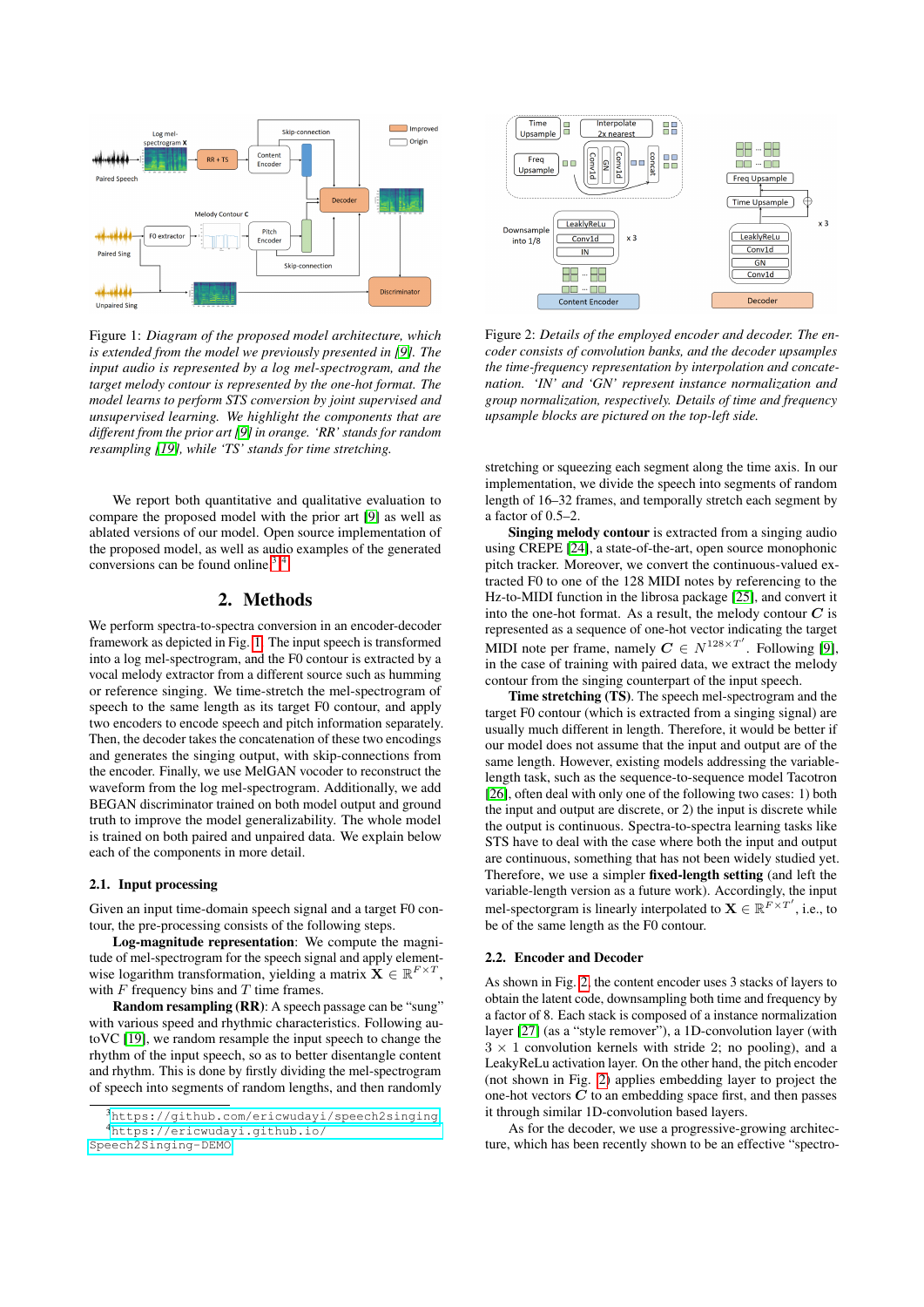gram generator" recently [\[15,](#page-4-14) [16\]](#page-4-15). Specifically, it uses 3 stacks of layers, each stack comprising two  $1D\ 3 \times 1$  kernel convolutions with stride 1, a Group-Norm layer [\[28\]](#page-4-27), and two upsampling modules. Following UNAGAN [\[16\]](#page-4-15), nearest neighbor interpolation is applied instead of 1D transposed-convolution. And, Upsampling in frequency domain is performed by concatenation instead of a convolution layer, in the similar light of [\[15,](#page-4-14) [16\]](#page-4-15).

#### 2.3. BEGAN

BEGAN is an energy-based GAN architecture [\[18\]](#page-4-17). While the original GAN [\[29\]](#page-4-28) matches the distributions between the real and generated samples directly, an energy-based GAN matches the distribution of loss using an auto-encoder architecture. Moreover, BEGAN relaxes the equilibrium of the auto-encoder loss using a hyper-parameter  $\gamma \in [0, 1]$  (a.k.a, diversity ratio), defined as

$$
\gamma = \mathbb{E}[L(G(\mathbf{x}))]/\mathbb{E}[L(\mathbf{y})],\tag{1}
$$

where  $G(\mathbf{x})$  is a generated sample, y is a real sample, and  $L(\cdot)$  is the reconstruction loss function of the auto-encoder. The  $\gamma$  term balances the diversity and quality. Lower values of  $\gamma$  make the discriminator focuses more on real samples, generating samples with better quality but less diversity. In contrast, higher values of  $\gamma$  improve the diversity but lower the quality.

We use BEGAN as our unpaired data trainer for its stable training process observed in our pilot study. It has also been shown in [\[30\]](#page-4-29) and [\[31\]](#page-4-30) that BEGAN performs better than some other commonly-used GAN models for generating audio.

### 2.4. Training

Our model is trained with by minimizing the BEGAN loss and L1 loss jointly. Formally, given an input log mel-spectrogram **X**, a melody contour C, and a target singing log mel-spectrogram Y, the losses of the generator and discriminator are defined as:

<span id="page-2-0"></span>
$$
\begin{cases}\nL_D = L(\mathbf{Y}) - k_t L(G(\mathbf{X}, \mathbf{C})), \\
L_G = L(G(\mathbf{X}, \mathbf{C})) + \beta(|\mathbf{Y} - G(\mathbf{X}, \mathbf{C})|_1),\n\end{cases} (2)
$$

where  $L_D$  only depends on BEGAN loss, and the variable  $k_t \in$  $[0, 1]$  controls how much emphasis is put on  $L(G(x))$ . The update of  $k_t$  is controlled by the diversity ratio  $\gamma$  according to

$$
k_{t+1} = k_t + \lambda(\gamma L(\mathbf{Y}) - L(G(\mathbf{X}, \mathbf{C}))).
$$
 (3)

In Eqn.  $(2)$ , we also use the pixel-wise L1 spectrogram loss to  $L_G$  to achieve supervised learning in paired data, scaling with a  $\beta$  factor to avoid overfitting. As for the case of training with unpaired data, the generator is trained with  $L(G(\mathbf{x}))$  only.

### 2.5. Vocoder

Neural vocoders such as the WaveNet vocoder [\[32\]](#page-4-31) have been shown to outperform the traditional Griffin-Lim algorithm [\[21\]](#page-4-20) for converting time-frequency representations to waveforms. Among the neural vocoders that have been proposed, we adopt MelGAN [\[20\]](#page-4-19) for its remarkable efficiency and generalizability.

### 3. Experimental Validation

#### 3.1. Setup

Training and test sample generation. We employ the NUS database [\[22\]](#page-4-21) as our paired training dataset, which contains 115 mins of singing data and the corresponding 54 mins of speech data. 48 recordings of 20 unique English songs are sung and read out by 12 subjects, and each sung-read paired audio can be time-aligned by their phone-duration annotations. The phone annotations is in accordance to the CMU phoneme dictionary  $(39$  phonemes)<sup>[5](#page-2-1)</sup> with two extra phones denoting the silence and inhalation between words, and the duration annotations specify the start and end time of each phone. We remove the silence from speech by using the phoneme-duration annotation. All the speech input are constrained to have three or more words.

Out of the 20 unique songs in the dataset, we keep one song (with two recordings) as our test set. The test singer is only present in one recording in our training set, and the test song is not seen at all in the training data.

Due to the small size of the NUS dataset, we perform data augmentation using unpaired data with the DAMP dataset [\[23\]](#page-4-22), a multi-singer, singing-only dataset comprising of performances of 5,690 unique songs by 13,154 users of a karaoke App (i.e. a song can be sung by different people). We exclude the segments of song that contains silences of longer than one second.<sup>[6](#page-2-2)</sup>

Implementation details. All the audio processing procedures are performed using librosa [\[25\]](#page-4-24). The time domain signals are resampled from 44k to 22k Hz. We compute STFT with 1,024-pt FFT size, 12.5 milliseconds hop size, and transform it into 80-bin mel-scale. We set BEGAN parameters  $\lambda = 0.01$ and initialize  $k_0 = 0$ ,  $\gamma = 0$ . We set supervised learning factor  $\beta = 0.5$  and use Adam as our optimizer with initial learning rate 0.001 and exponential decrease factor of 0.99. The neural network is implemented using pytorch. We train the networks for 20k steps with 32 batch size. The training process takes about 5 hours to complete on an NVIDIA RTX 1080-Ti GPU.

Our multi-singer MelGAN vocoder is trained on the union of the NUS dataset [\[22\]](#page-4-21) and two other sources of unaccompanied singing data, the DSD [\[34\]](#page-4-32) and MUSDB18 datasets  $[35]$ .<sup>[7](#page-2-3)</sup> The whole training process take 1000k steps, for about 2 weeks on the same 1080-Ti GPU.

Phoneme synchronization (PhSync). To quantify how much the burden of modelling phoneme duration affects STS performance, as an *oracle* method we follow the settings in [\[9\]](#page-4-8) and stretch each phone in the input speech to be the same length as the target singing. The duration for each phoneme is obtained from the phone-level annotations for speech and singing.

#### 3.2. Models evaluated

We evaluate several ablated versions of our model to study the effect of the proposed changes.

- *Baseline*: Uses the model architecture proposed in the prior art [\[9\]](#page-4-8), which is trained through multi-task learning with phoneme prediction, using only the paired data. It uses log spectrograms as its input, not mel-spectrograms.
- *Decoder* (D): Uses the modified version of the decoder, and trained with the MSE loss. We use the spectrograms here as the input for fair comparison with the Baseline.

<span id="page-2-3"></span><sup>7</sup>These two datasets provide unaccompanied singing so there is no need to perform singing/accompaniment source separation [\[36\]](#page-4-35).

<span id="page-2-2"></span><span id="page-2-1"></span><sup>5</sup><http://www.speech.cs.cmu.edu/cgi-bin/cmudict> <sup>6</sup>Our originally plan is to also use LJSpeech [\[33\]](#page-4-34), a single-speaker speech-only dataset with 24 hours of reading audio for data augmentation. We later realize that this is not easy, as in our STS setting, we need to find a way to create the target melody contour for each input speech. The melody contour should correlate well to the number of words from the spoken lines. And, it is not natural to convert the speech with arbitrary melody contour. We attempt to give the pitch contour by randomly picking a pitch contour from DAMP, but the result shows that it actually hurts the audio quality. We therefore finally decide not to use LJSpeech.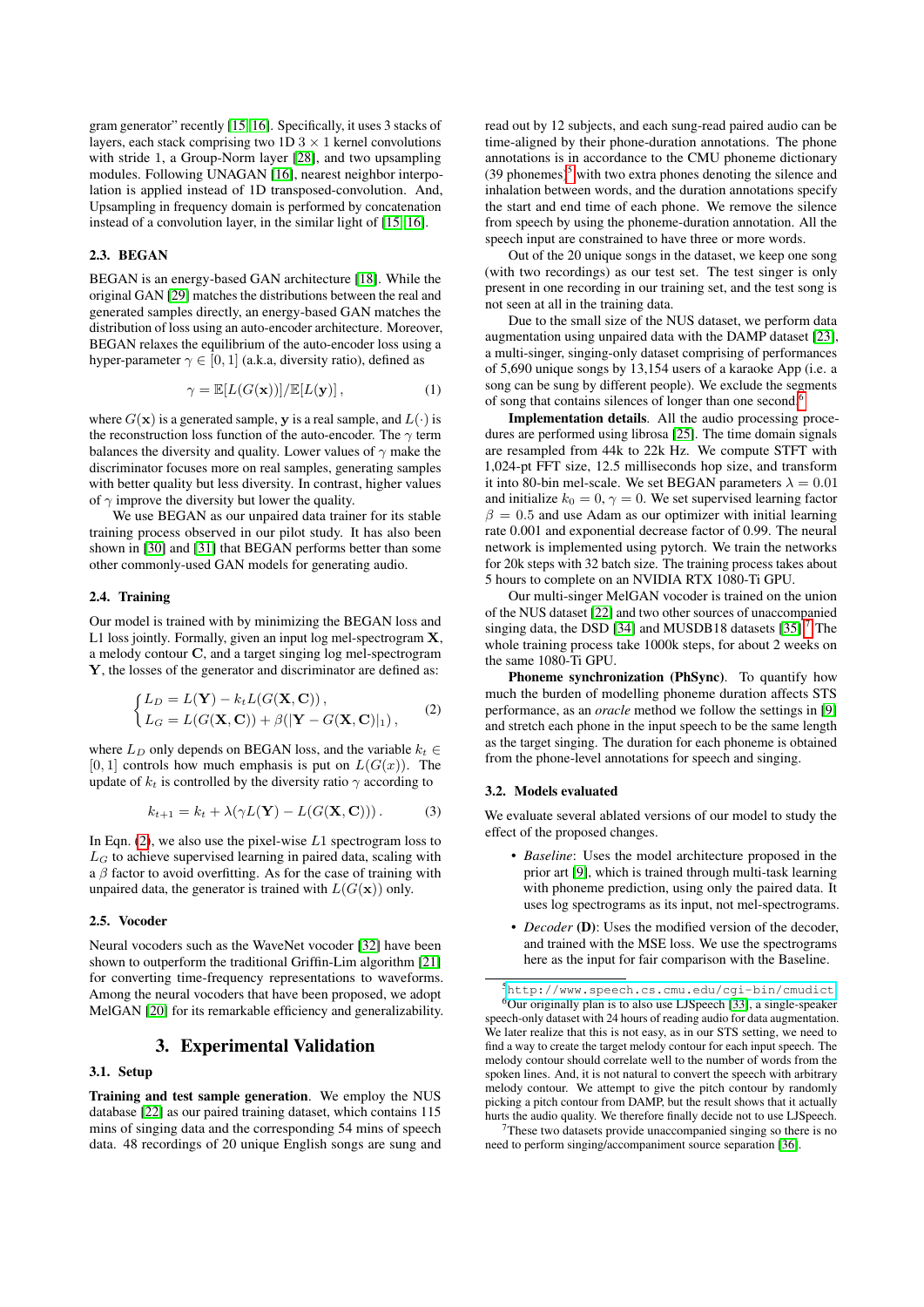<span id="page-3-0"></span>

| Model          | $LSD \downarrow$ | LSD (mel) $\downarrow$ | $RCA \uparrow$ |
|----------------|------------------|------------------------|----------------|
| Baseline [9]   | 9.97             |                        | 0.760          |
| D              | 9.36             |                        | 0.801          |
| $D+A$          | 9.21             |                        | 0.820          |
| $D+V$          |                  | 1.15                   | 0.811          |
| $D+V+A$        |                  | 1.13                   | 0.832          |
| $D+V+A+PhSync$ |                  | 1.07                   | 0.816          |

Table 1: *Results on objective metrics for different proposed STS models. Log-spectral distance (LSD; in db) is the lower the better, while raw chroma accuracy (RCA) the inverse. The first three models take spectrogram as input and use Griffin-Lim for inverse STFT, while the others use mel-spectrorams and MelGAN-based vocoder. Therefore, 'LSD' and 'LSD (mel)' are calculated over magnitude spectrograms and mel spectrograms, respectively. We highlight the best result obtained, excluding the last model as it uses oracle phone-annotation (PhSync) information.*

- *Decoder* + *Adversarial* (D+A): Uses the modified version of the decoder, and trained with MSE and adversarial losses jointly. Also use the spectrogram features. In other words, the unpaired data is used.
- *Decoder + Neural Vocoder* (D+V): Uses our modified version of the decoder, and trained instead on the log mel-spectrogram features. The output is converted to waveform by MelGAN [\[20\]](#page-4-19) instead of Griffin-Lim.
- *Complete model* (D+V+A): The proposed model trained with adversarial loss and MSE loss jointly using both paired and unpaired data, and the output is also converted into waveform by MelGAN.
- *Complete model + PhSync*: The proposed model trained in the oracle phoneme synchronization setting.

#### 3.3. Objective Evaluation

Following [\[9\]](#page-4-8), we use log-spectral distance (LSD) and F0 raw chroma accuracy (RCA) [\[37\]](#page-4-36) as the objective metrics. LSD evaluates the dissimilarity between two spectra, while RCA evaluates melody correctness. LSD is computed by averaging the Euclidean distance between true and predicted log spectrogram or log mel-spectrogram frames over time, for frequencies between 100–3500 kHz. RCA is computed between a target waveform and the model output, and we set the maximum tolerance deviation between target and output as 50 cents [\[37\]](#page-4-36). The models are evaluated by selecting random 50 test samples with speech duration of at least 2 seconds and then averaging the scores over all the samples.

The result is shown in Table [1.](#page-3-0) Several observations can be made. First, D performs noticeably better than Baseline on both LSD and RCA. This indicates that our decoder architecture combined with the progressive-growing architecture works better for STS. Second, the models with adversarial learning consistently outperform the non-adversarial counterparts (i.e., D+A outperforms **D**, while  $D+V+A$  outperforms  $D+V$ ). This suggests that unsupervised learning with the BEGAN architecture improves the result. Finally, in terms of RCA, the best result (0.832) is obtained by the complete model  $(D+V+A)$ .<sup>[8](#page-3-1)</sup>

<span id="page-3-2"></span>

Figure 3: *Subjective evaluation results for pairs of systems, from top to bottom: 'D vs. Baseline,' 'D+V vs. D,' 'D+V+A vs. D+V.'*

#### 3.4. Subjective Evaluation

Instead of doing subjective evaluations on all the models, we conducted preference listening test on the following three selective pairs of models: 'D vs. Baseline,' 'D+V vs. D,' 'D+V+A vs. D+V,' to respectively investigate: 1) Is our decoder architecture better than the prior one employed in [\[9\]](#page-4-8)? 2) Does the neural vocoder with the 80-bin mel-spectrogram performs better than the Griffin-Lim algorithm with the 512-bin spectrogram? 3) Does adversarial learning help generate more natural-sounding singing? Each participant was first asked to listen the input speech and then compare the outputs of a given pair of models. The participants were then asked to specify their preference among the two models in terms of naturalness. For all pairs of models, the percentage of votes (including ties) are reported.

The response from 38 participants recruited from the Internet for our listening test is summarized in Fig. [3.](#page-3-2) Each of our modifications seems to outperform the corresponding ablated version. Key takeaways are: We can do better STS by using a neural vocoder on mel-spectrograms, and the use of adversarial learning and unpaired data is beneficial.

#### 3.5. Other Experiments and Future works

As the target melody may not be always available, it would be great if the STS model can generate the melody contour on its own given the speech audio. Hence, in a pilot study we attempt to directly transform speech to singing without prespecified melody. The cycle-BEGAN architecture is employed to achieve unsupervised learning, and models are trained with adversarial loss and cycle reconstruction loss jointly. However, our preliminary result is not positive; our model does not learn to generate coherent melody across time. We plan to study in our future work a two-step model that generates the melody contour from speech first, and then generates the singing. Another idea is to use an auto-regressive models such as the Transformers [\[38,](#page-4-37) [39,](#page-4-38) [40\]](#page-4-39) so that the output is conditioned on previous states.

### 4. Conclusions

In this paper, we have presented various modifications that improve an end-to-end speech-to-singing conversion neural net. The model takes only speech and target melody contour as the input. It learns from both paired and unpaired data to perform the conversion. We have also report objective and subjective evaluations to validate the effectiveness of the proposed improvements. In the future, we plan to employ sequence-to-sequence models to tackle the task in the variable-length setting, preferably without pre-specified singing melody contours.

<span id="page-3-1"></span> $8W$ e note that the first three methods take the magnitude spectrograms as inputs, while the other methods deal with the mel-specgrograms. Therefore, the values of 'LSD' and 'LSD (mel)' are not comparable.